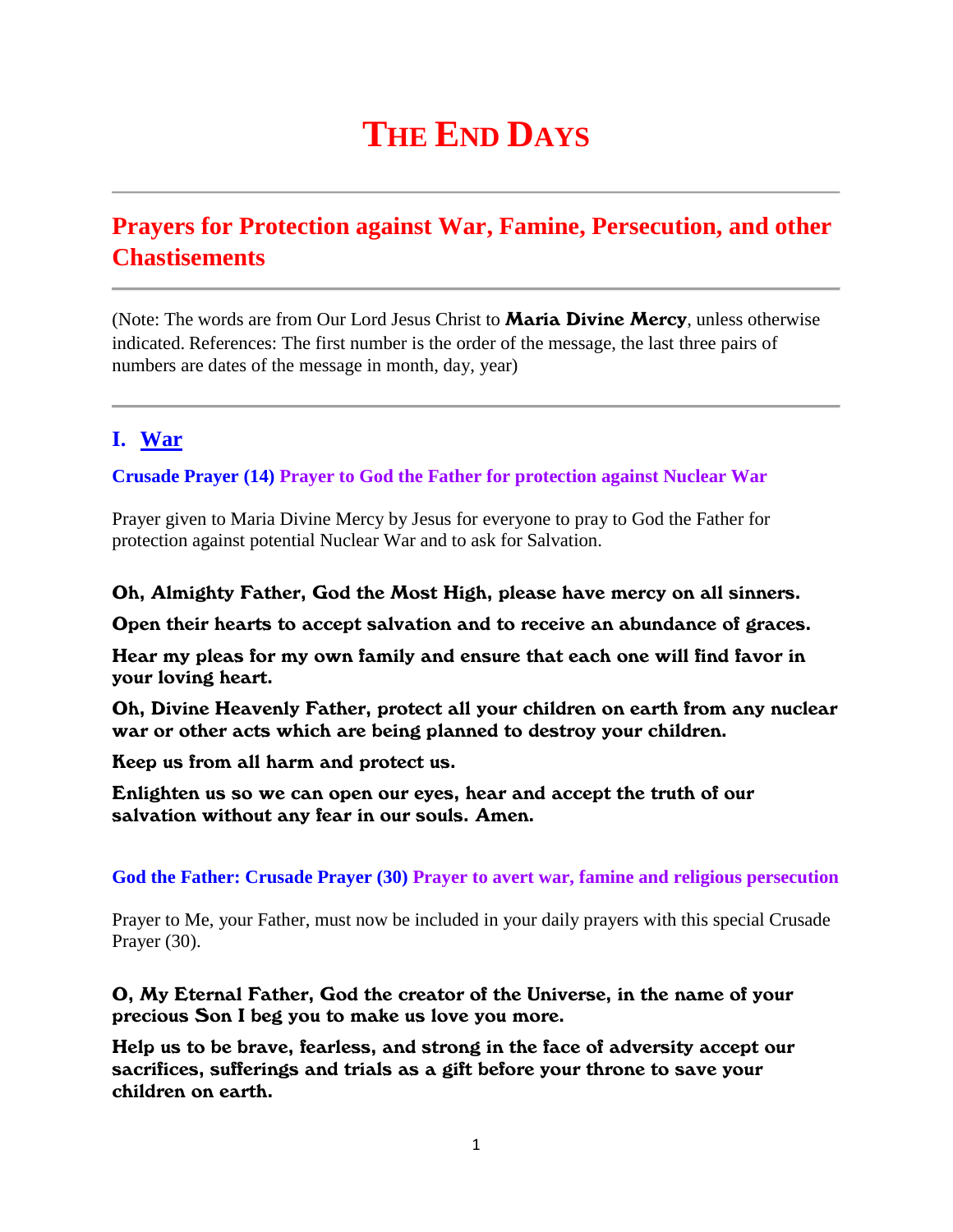Soften the hearts of unclean souls. Open their eyes to the truth of your love so that they can join with all of your children in the Paradise on earth you have lovingly created for us according to your Divine Will. Amen.

Your Loving Father God, the creator of all mankind God of the Most High

## **Crusade Prayer (54) Prayer to the Father to dilute impact of World War 3**

## O Heavenly Father, in the name of your Beloved Son, Jesus Christ

Who suffered greatly for the sins of mankind, please help us in these difficult times we face,

Help us to survive the persecution being planned by greedy rulers and those who want to destroy your Churches and your children.

We implore you, Dear Father, to help feed our families and save the lives of those who will be forced into a war against their will.

We love you, Dear Father.

We beg you to help us in our time of need.

Save us from the grip of the Antichrist.

Help us to survive his mark, the mark of the beast, by refusing to accept it.

Help those who love you to remain true to Your Holy Word at all times so that

You can bestow on us the graces to survive in Body and Soul.

## Amen.

## **Crusade Prayer (120) Stop the Spread of War**

O my sweet Jesus, take away the wars, which destroy humanity.

Protect the innocents from suffering.

Protect the souls who try to bring true peace.

Open the hearts of those afflicted by the pain of war.

Protect the young and vulnerable.

Save all souls whose lives are destroyed by war.

Strengthen all of us, dear Jesus, who pray for the souls of all God's children and grant us the Grace to withstand the suffering, which may be given to us during times of strife.

We beg You to stop the spread of war and bring souls into the Sacred Refuge of Your Heart.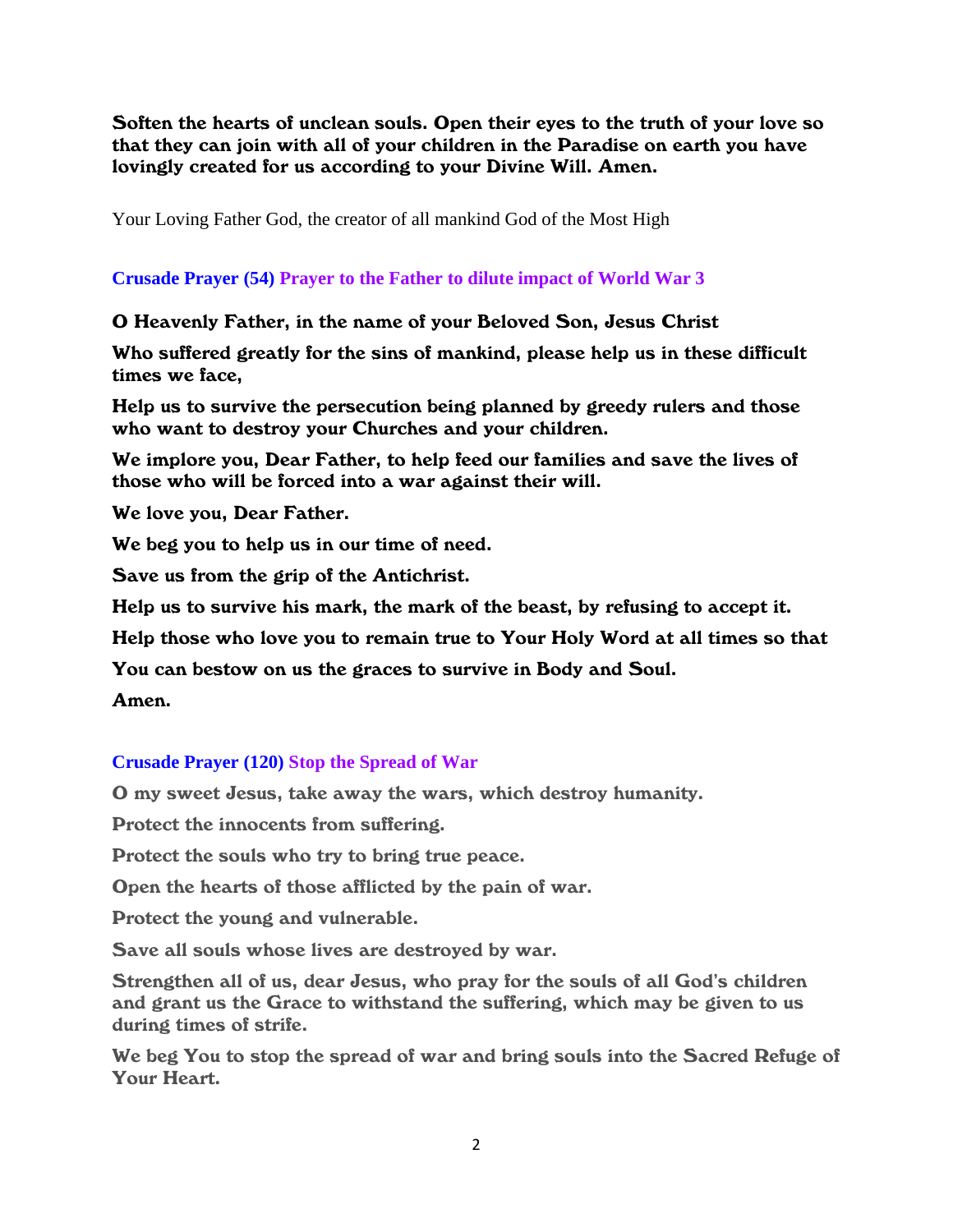#### Amen.

(901 09-08-13)

## **II. Persecution**

#### **Crusade Prayer (52) Prayer to the Father**

My dearest Father In the name of your precious Son And in remembrance of His Passion on the Cross I call out to you

You, God the Most High Creator of the World and all that is Hold our salvation in your Holy Hands Embrace all of your children Including those who don't know You And those who do but look the other way

Forgive us our sin and save Us from the persecution of Satan and his army Take us into your arms and fill us with the hope We need to see the way of the truth. Amen.

**(**415 05-08-12**)**

#### **Crusade Prayer (71) Prayer to save us from the persecution**

Oh Jesus save God's children from the Antichrist.

Protect us from the plans to control the earth.

Lord, save us from the persecution.

Protect dark souls from the antichrist so that they can be redeemed

in Your Eyes.

Help us in our weakness.

Strengthen us in spirit to rise and lead each other as we march in

Your army to the Gates of Paradise.

I need You Dear Jesus.

I love you Dear Jesus.

I Glorify Your Presence on earth.

I shun the darkness.

I adore You and I surrender myself in body and spirit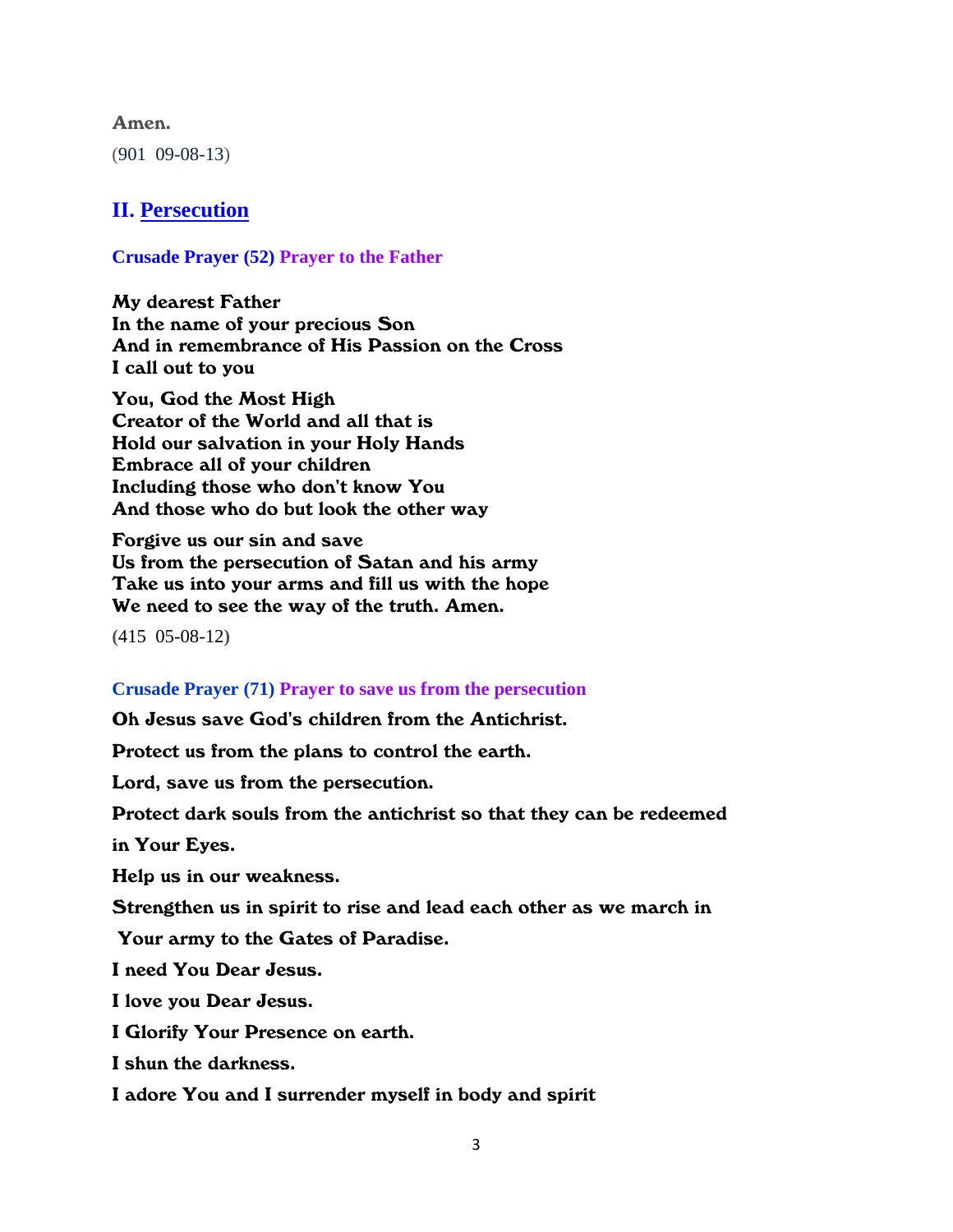# so that You can reveal to me the Truth of Your Presence so that I will always trust in Your Mercy at all times.

## Amen.

## **Crusade Prayer (126) To withstand religious persecution**

Dear Jesus, help me to withstand any kind of persecution in Your Holy Name.

Help those who fall into error, in the belief that they bear witness to Your Work.

Open the eyes of all those who may be tempted to destroy others, through wicked acts, deeds or gestures.

Protect me against the enemies of God, who will rise up to try and silence Your Word and who try to banish You.

Help me to forgive those who betray You and give me the Grace to remain firm in my love for You.

Help me to live the Truth, which You taught us and to remain under Your protection, forever. Amen.

(963 11-14-13)

**Crusade Prayer (140) Protection of Hierarchy of Angels**

Dearest Father, God of all Creation, God the Most High, grant me Grace and Protection through Your Hierarchy of Angels.

Enable me to focus on Your Love for each of Your children, no matter how they offend You.

Help me to spread the news of the Final Covenant to prepare the world for the Second Coming of Jesus Christ, without fear in my heart.

Grant me Your special Graces and Blessings to rise above persecution, inflicted upon me by Satan, his demons and his agents on Earth.

Never allow me to fear Your enemies. Give me the strength to love my enemies and those who persecute me in the Name of God. Amen.

(1,069 03-13-14)

### **Crusade Prayer (141) Protection against persecution**

Dear Jesus, defend me in my battle to remain true to Your Word at any cost. Safeguard me against Your enemies. Protect me from those who persecute me because of You.

Share in my pain. Ease my suffering. Raise me in the Light of Your Face, until the Day You come again to bring Eternal Salvation to the world.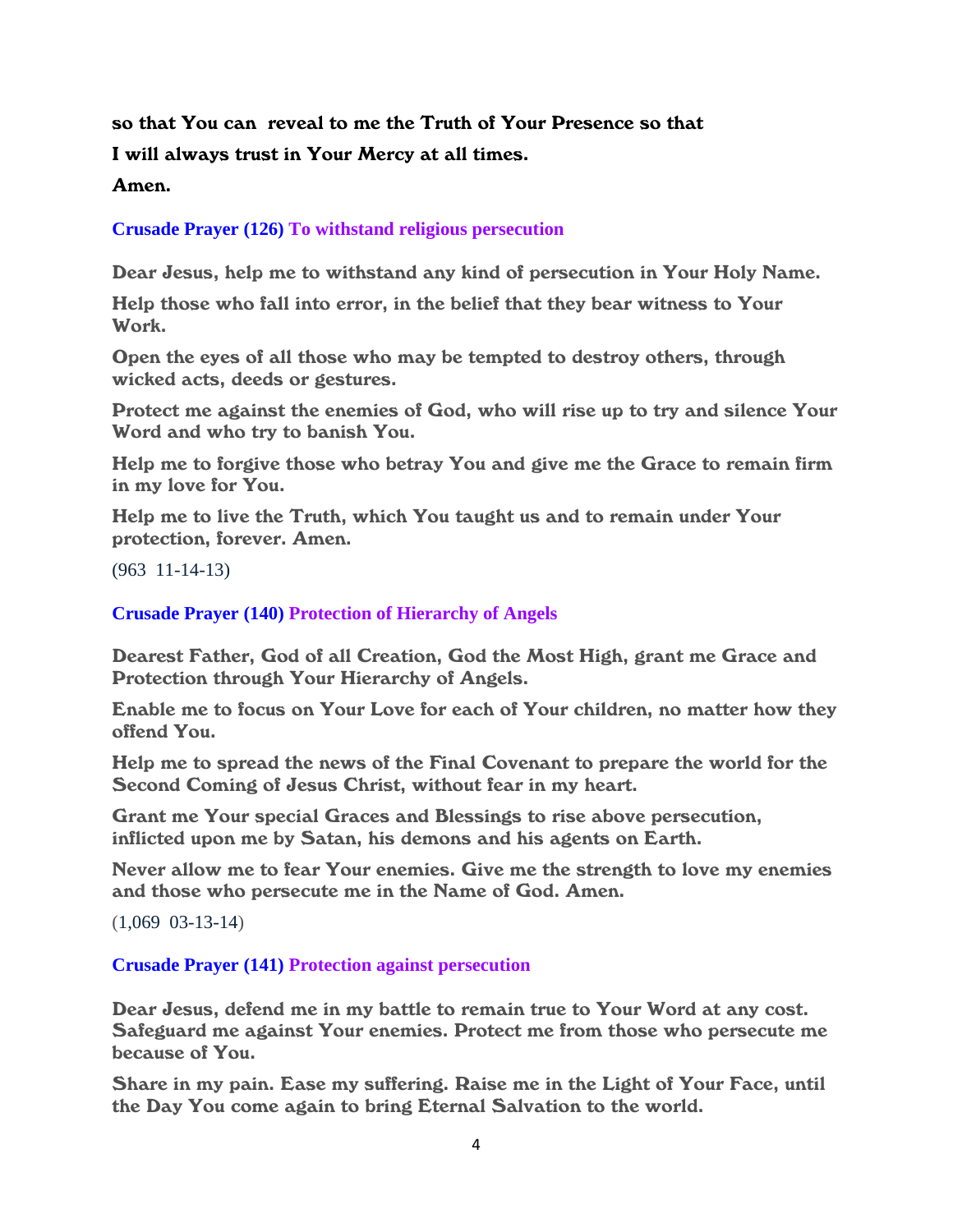Forgive those who persecute me. Use my suffering to atone for their sins, so they can find peace in their hearts and welcome You with remorse in their souls on the last Day. Amen.

**(**1,072 03-18-14**)**

**Crusade Prayer (163) Rescue me from persecution**

O Jesus preserve me from the pain of persecution in Your Name.

Endear me to Your Heart.

Rid me of pride, greed, malice, ego and hatred in my soul.

Help me to truly surrender to Your Mercy.

Take my fears away.

Help me to unburden my pain and take all persecution away from me, so that I can follow You like a little child, in the knowledge that all things are within Your Control.

Free me from the hatred shown by all those who proclaim to be Yours but who really deny You.

Let not their cutting tongues scourge me or their evil acts divert me from the Path of Truth.

Help me to focus only on Your Kingdom to come and to persevere, with dignity against any insults, which I may endure on Your behalf.

Bring me peace of mind, peace of heart, peace of soul.

Amen.

(1,184 08-09-14)

## **III. Other Chastisements**

**Crusade Prayer (83) for the mitigation of chastisements**

O dear Father, God the Most High, we, your poor children, prostrate ourselves before Your Glorious Throne in Heaven.

We beg You to rid the world of evil.

We implore Your Mercy for the souls of those who cause terrible hardships to Your children on earth.

Please forgive them.

Please remove the antichrist, as soon as he makes himself known.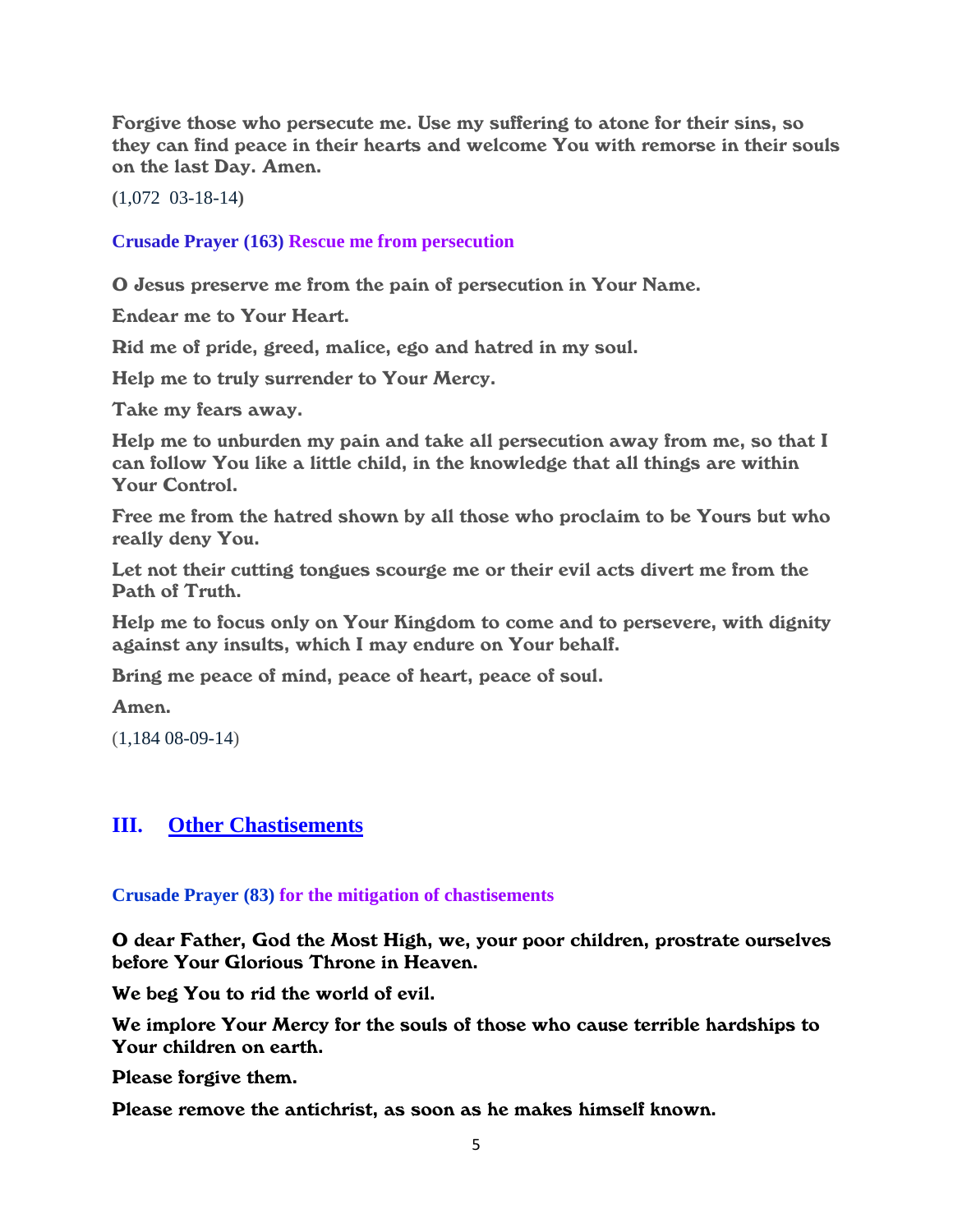We ask You, dear Lord, to mitigate Your Hand of chastisement.

Instead, we beg You to accept our prayers and our sufferings, to ease the suffering of Your children, at this time.

We trust You.

We honor You.

We thank You for the great sacrifice you made when you sent Your only Son, Jesus Christ, to save us from sin.

We welcome Your Son, once again, as the Savior of humanity.

Please protect us. Keep us from harm. Help our families. Have Mercy on us. Amen.

 $(596 \t11-01-12)$ 

## Crusade Prayer (166) To mitigate the murder of innocents

Dearest Mother of Salvation, please present this, our plea to mitigate the murder of innocents, to your beloved Son, Jesus Christ.

We ask, that in His Mercy, He will remove the threat of genocide, persecution and terror against God's children, in every form.

Please, we implore you, dear Mother of Salvation, to hear our cries for love, unity and peace in this sorrowful world.

We ask that Jesus Christ, the Son of man, will protect all of us during these times of great pain and suffering on earth. Amen.

(1,213 09-18-14)

**Litany Prayer (4) To mitigate punishment by God the Father**

## O God the Most High.

We beg You for Mercy for the sins of Your children.

We thank You for the Gift of the earth.

We thank You for the Gift of human life.

We treasure the Gift of life.

We uphold the Gift of life.

We thank You for the Gift of Your Son, Jesus Christ.

We thank You for the Gift of Redemption.

We praise Your Divinity.

We surrender, completely, before You, so that Your Holy Will can be completed, on earth, as it is in Heaven.